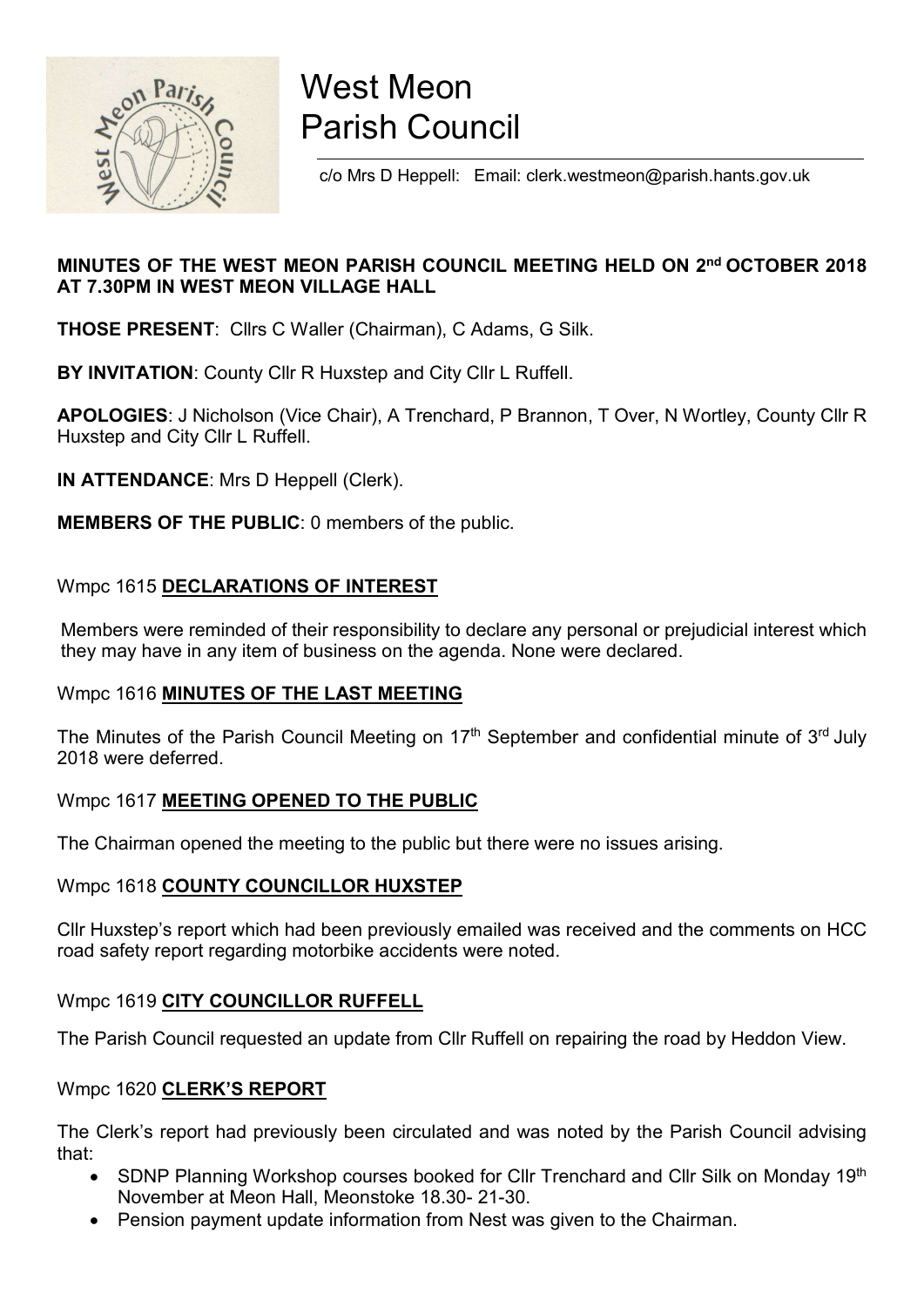- The half year audit is taking place on Tuesday 9<sup>th</sup> October with Fair Account.
- Laptop repair required.
- Grant request circulated via email from Neil Falconer to all Cllrs for consideration for £469 for the village hall.
- $\bullet$  Hampshire ALC information has been circulated to Cllrs to book their places on 10<sup>th</sup> Nov 2018.
- Roger Huxstep has asked for a date for the tourist information opening ceremony and the Chairman agreed to arrange a date with Cllr Huxstep.

## TO RECEIVE WORKING GROUPS

#### Wmpc 1621 PLANNING

No planning applications were received. No further update received on the VDS.

## Wmpc 1622 FINANCE AND ADMINISTRATION

The grant request from the village hall for £469 for the village hall was unanimously **agreed.** 

It was **agreed** that the Chairman would contact the rifle club to gain further information on the rifle club grant request.

Cllr Waller and Silk reported back on the inspection of the Council Assets advising that:

- Further strimming is required by the playground and the football net.
- It was **agreed** that the sandpits should be re-grassed.
- It was **agreed** that the branch should be removed from the home oak on the recreation land.
- It was **agreed** that a new bench should be purchased for the village green at £424 + VAT.
- It was **agreed** that a quote be sought to repair the back of the tourist information board and to repair the flashing and guttering from L Prowse.
- It was **agreed** that the Chairman would discuss the strimming rota over the winter period with Mr D Westwood.
- It was **agreed** that the Clerk seek a quote from Playsafe for "wet pour" to repair the area under the big swings and by the end of the table tennis table.
- It was **agreed** that the chairman would seek approval from the owners of the benches on the recreation area to repair them.

The Chairman advised that the Lengthsman is due on 4<sup>th</sup> October.

It was **agreed** that quotes would be sought for the replacement of the laptap up to £550.

## Schedule of Payments agreed Date 2nd October 2018

| Ch 300473 M Edwards Padlock | £39.49 |
|-----------------------------|--------|
| Ch 300474 D Heppell salary  |        |
| Ch 300475 Expenses Clerk    | £22.26 |

## Wmpc 1623 COMMUNITY, HOUSING AND RECREATION

The Chairman advised that the Lengthsman is due on  $4<sup>th</sup>$  October and it was **agreed** that the area by the tennis court and by the banked area needs doing.

It was **agreed** that the vicarage could put their information on the Parish Council Website.